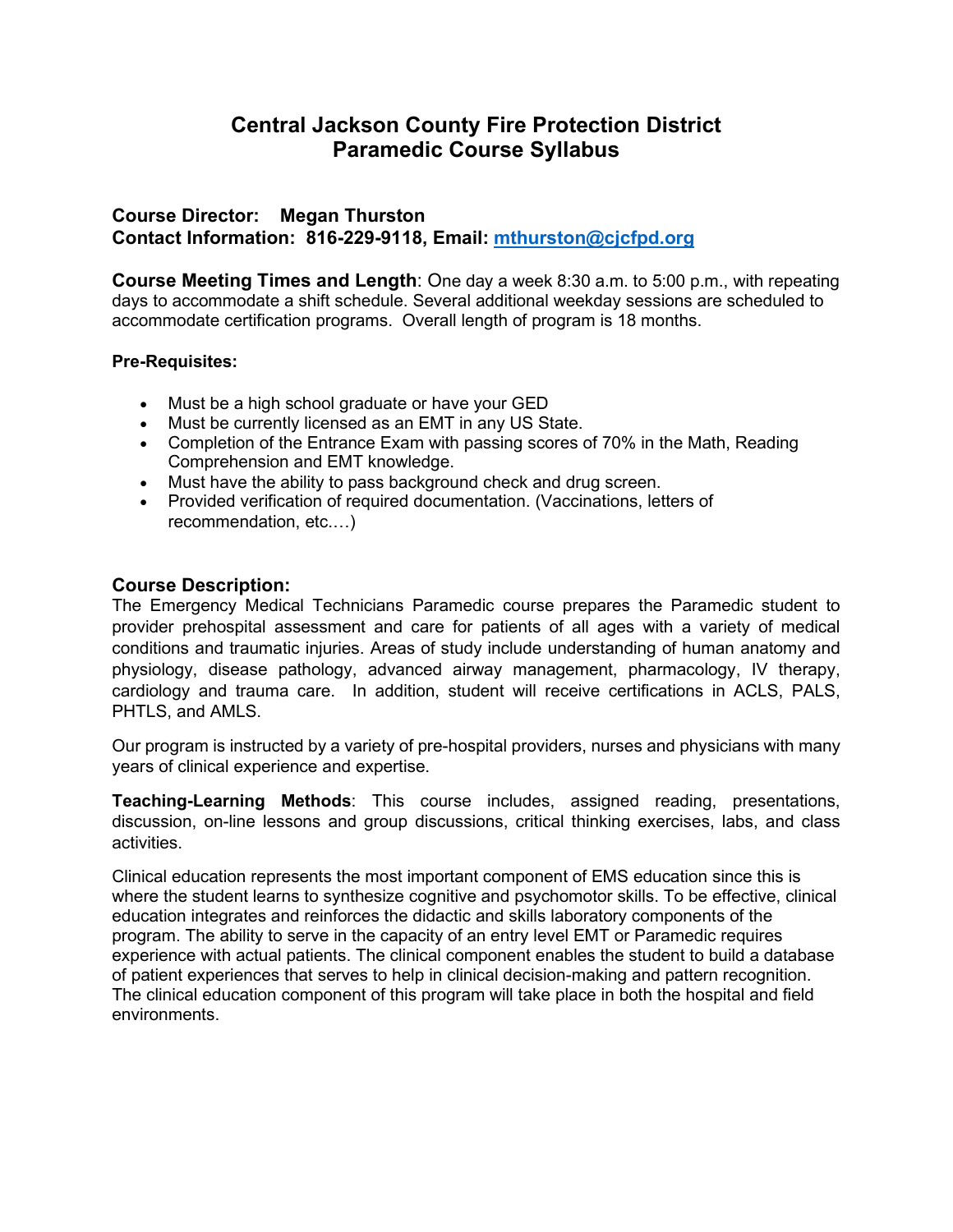### **Course Objectives**

At the completion of this program you should be able to:

- 1. Describe the roles of Paramedics in the health care system.
- 2. Demonstrate the professional attributes expected of Paramedics.
- 3. Perform the roles and responsibilities of a Paramedic with regards to personal safety and the safety of others.
- 4. Perform the duties of a Paramedic with regard for medical-legal and ethical issues, including functioning under medical direction and within the scope of practice.
- 5. Apply principles of anatomy, physiology, pathophysiology, life-span development, and therapeutic communications to the assessment and management of patients.
- 6. Identify the need for and perform immediately life-saving interventions to manage a patient's airway, breathing, and circulation.
- 7. Assess and manage patients of all ages with a variety of complaints, medical conditions and traumatic injuries.
- 8. Apply principles of emergency medical services operations, including considerations in ambulance and air medical transportation, multiple casualty incidents, gaining access to and extricating patients, hazardous materials incidents, and responding to situations involving weapons of mass destruction.

### **Textbooks Provided:**

AAOS Nancy Caroline's Emergency Care in the Streets, 8th Edition Volume 1 and 2, Navigate Course Manger and web tools. AHA ACLS Manual AHA PALS Manual PHTLS Manual Current Edition AMLS Manual Current Edition

#### **Recommended Textbook**: Mosby's Nursing Drug Reference, Current Edition

#### **Course Completion Requirements:**

Skill practices, computer review and testing are required for course completion.

For course completion and to sit for National Registry, students must complete both class and clinical requirements and maintain a minimum grade of 75%, pass the Fisdap test with a minimum of 70%.

#### **Course Attendance Policy:**

Students must maintain regular attendance for all scheduled classes, including lab sessions. It is the student's responsibility to sign in on the attendance rooster.

Attendance requirements are defined by the Missouri Bureau of EMS regulations. The student is allowed a maximum of **FOUR** absences (32 hours) of the scheduled class didactic and lab hours. Absence from class does not relieve the student of the responsibility for completing all course work within the time limits defined on the course schedule. Instructors are not obligated to provide make-up sessions for students who have missed classes unless the student is able to render satisfactory explanation for the absence and the faculty member agrees to provide the session. Make-up work is the responsibility of the student and will not be considered in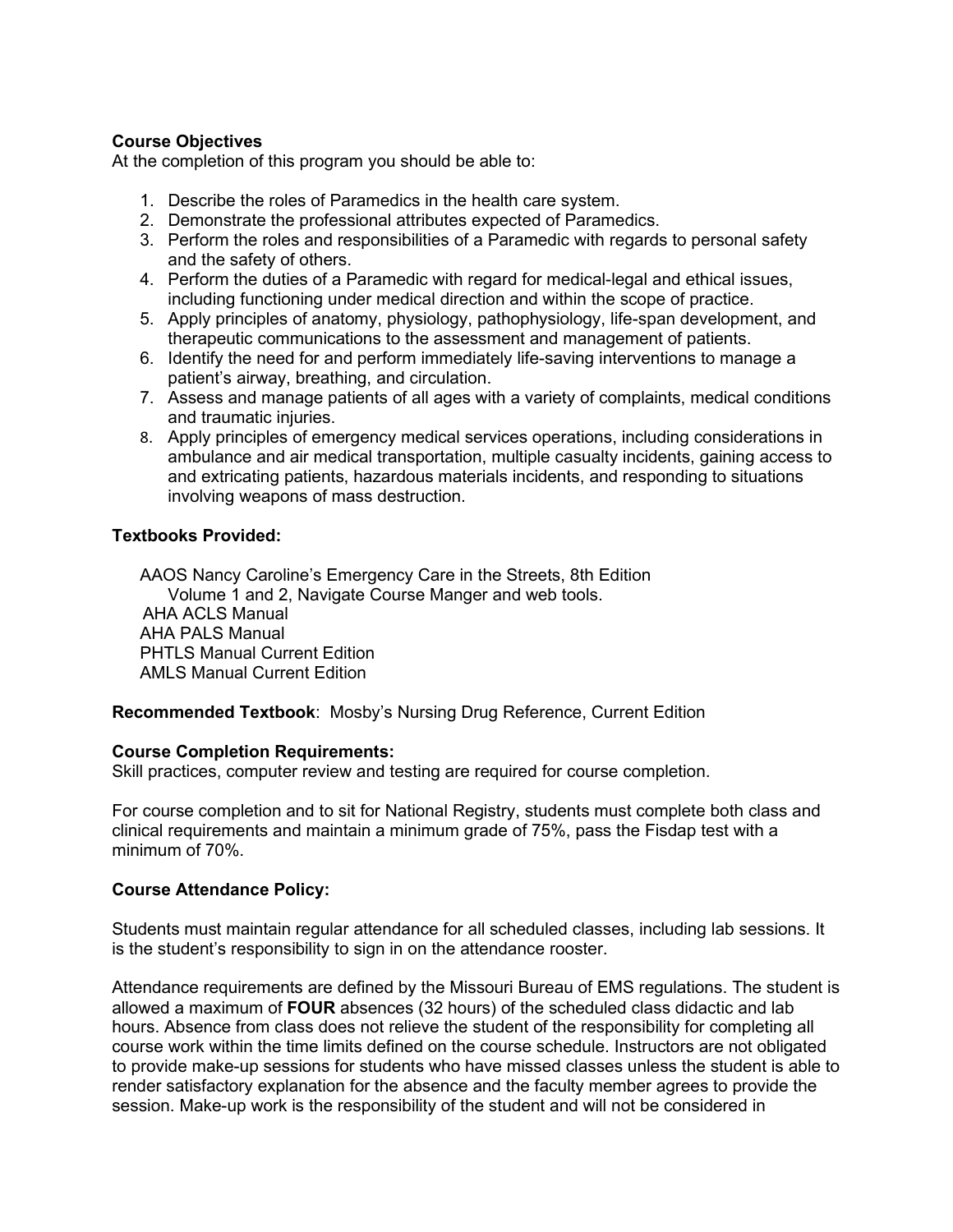determining attendance.

Students are expected to be punctual. Excessive tardiness will be reflected in the student's attendance record. Students arriving after the scheduled class time will be recorded as tardy. Five (5) tardy shall be recorded as one (1) class absence. If a student is tardy due to a late call from duty, the supervisor will need to notify the Program Director of the situation. Leaving class prior to the scheduled time will be recorded as tardy. Tardiness exceeding 2 hours will be recorded as a class absence.

#### **Academic Dishonesty**:

Programs delivered under the auspices of the Central Jackson County Fire Protection District, operate on a basis of high academic integrity and honesty. It is the responsibility of each student to achieve his/her potential and successfully complete this program in an honest manner. **Any incident involving lying, cheating, theft, or falsification of records or documents will be grounds for dismissal.** 

#### **Course Grading and Grading Scale:**

The following is a breakdown of the grade average.

- **Clinical – 25%**
- **Exams – 25%**
- **In-class/online quizzes – 15%**
- **Homework/workbook – 10%**
- **Class participation – 20%**
- **Attendance – 5%**

| Clinical Rotation Requirements: (Hospital and Ambulance) |  |
|----------------------------------------------------------|--|
|----------------------------------------------------------|--|

| <b>Emergency Department</b> | 180 | $(15 \text{ shifts})$ |
|-----------------------------|-----|-----------------------|
| ICU                         | 36  | (3 Shifts)            |
| <b>Labor and Delivery</b>   | 12  | (1 Shift)             |
| Pediatric                   | 16  | (2 Shifts)            |
| Psychiatric                 | 16  | (2 Shifts)            |
| Cath Lab                    | 8   | (1 Shift)             |
| Anesthesia                  | 24  | (2 shifts)            |
| Respiratory                 | 12  | (1 Shift)             |
| <b>Field Experience</b>     | 60  | (5 Shifts)            |
| Field Internship            | 300 | $(25 \text{ shifts})$ |

| Letter grade | Numeric grade |
|--------------|---------------|
| А            | 90-100        |
| В            | 80-89         |
| C            | 70-79         |
|              | 60-69         |
|              | Below 60      |